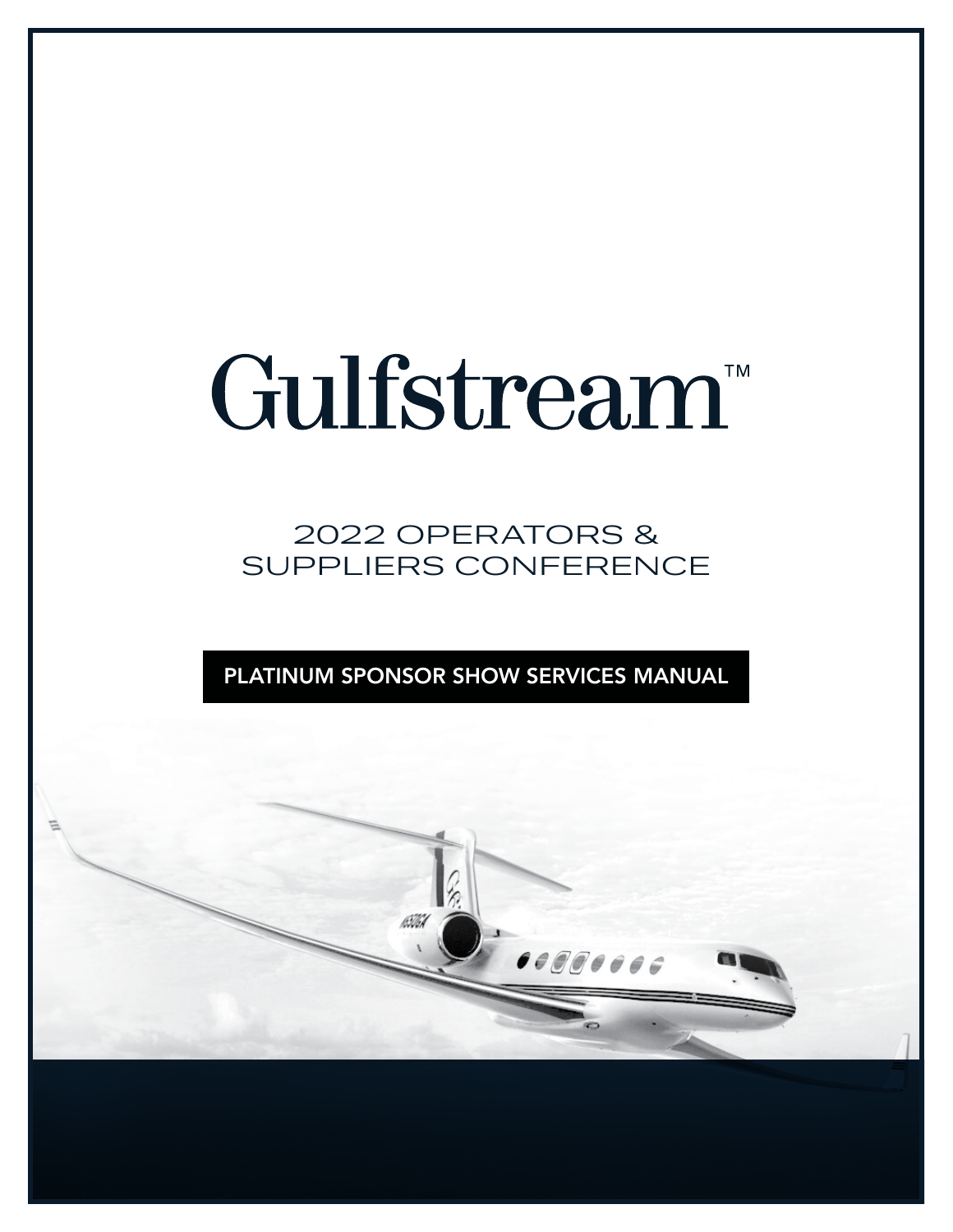### TABLE OF CONTENTS

| <b>Exhibit Area Hours</b>    | 2 |
|------------------------------|---|
| <b>Exhibitor Booths</b>      | 3 |
| Show Services Providers      | 4 |
| Shipping & Material Handling | 5 |
| Graphic Production           | 6 |
| <b>Order Forms</b>           | 8 |

Gulfstream" 2022 OPERATORS & SUPPLIERS CONFERENCE

**CZARNOWSKI**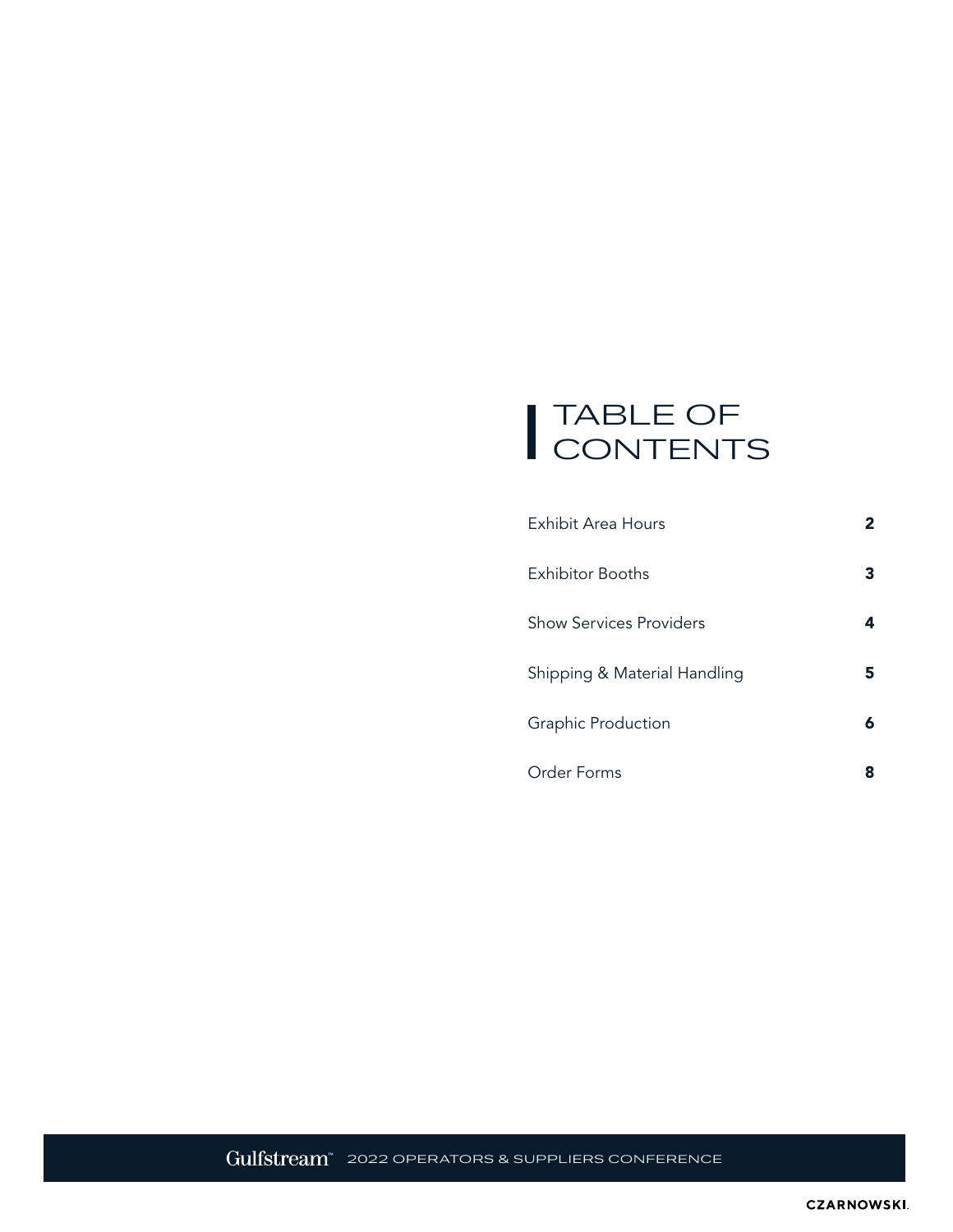

### DEAR VALUED SPONSOR & EXHIBITOR:

Czarnowski is proud to partner with Gulfstream and to serve as your Official Show Service Contractor for the 2022 Gulfstream Operators & Suppliers Conference. The following package contains information and order forms to assist you in preparing for an enjoyable and successful conference.

In order to guarantee the availability of the necessary services for your booth, we encourage you to order early. For your convenience, VISA, MasterCard and American Express will be accepted. Company checks and cash will be accepted as well.

During the show, our service desk will be open for your assistance. If you have questions or concerns prior to the show, feel free to contact our Exhibitor Service Department at gssupplieropscon@ czarnowski.com.

OUR GOAL IS TO MAKE YOUR PARTICIPATION IN THIS YEAR'S GULFSTREAM OPERATORS & SUPPLIERS CONFERENCE A SEAMLESS SUCCESS.

Thank you and we look forward to working with all participants.

Sincerely,

YOUR CZARNOWSKI TEAM

 $\rm{Gulfstream}^{\ast}$  2022 OPERATORS & SUPPLIERS CONFERENCE  $\rm{1.1}$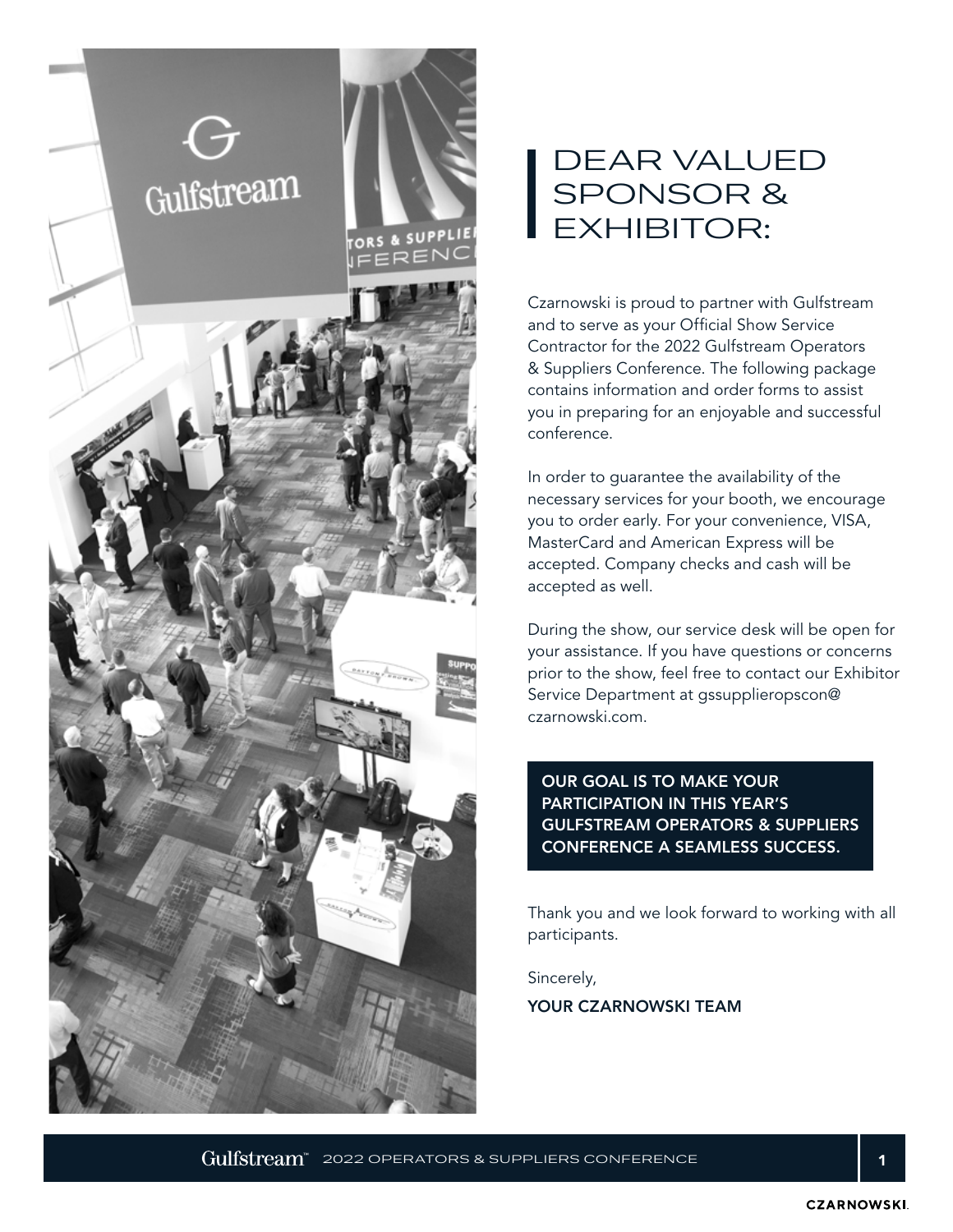### EXHIBIT AREA **HOURS**

| SUNDAY, APRIL 3, 2022 |                                |
|-----------------------|--------------------------------|
| 8:00 am – 5:00 pm     | Sponsor Set-Up In Exhibit Area |
| l 8:00 am – 5:00 pm   | Exhibitor Services Desk Open   |

| MONDAY, APRIL 4, 2022 |                              |
|-----------------------|------------------------------|
| 7:00 am – 5:00 pm     | Exhibitor Services Desk Open |
| 11:00 am – 5:00 pm    | Sponsor Area Open            |

| TUESDAY, APRIL 5, 2022 |                                     |
|------------------------|-------------------------------------|
| 7:00 am $-$ 5:00 pm    | <b>Exhibitor Services Desk Open</b> |
| 7:30 am – 5:00 pm      | Sponsor Area Open                   |

| WEDNESDAY, APRIL 6, 2022 |                                     |
|--------------------------|-------------------------------------|
| 7:00 am – 5:00 pm        | <b>Exhibitor Services Desk Open</b> |
| l 7:30 am – 5:00 pm      | Sponsor Area Open                   |

*Sponsor area closes @ 5pm with all of the freight being returned the following morning. Due to the evening event, Gulfstream asks that no sponsors/exhibitors begin dismantling their booths until Thursday morning.*

| THURSDAY, APRIL 7, 2022 |                                     |
|-------------------------|-------------------------------------|
| 7:00 am – 5:00 pm       | <b>Exhibitor Services Desk Open</b> |
| $8:00$ am $-12:00$ pm   | Sponsor Area Dismantle              |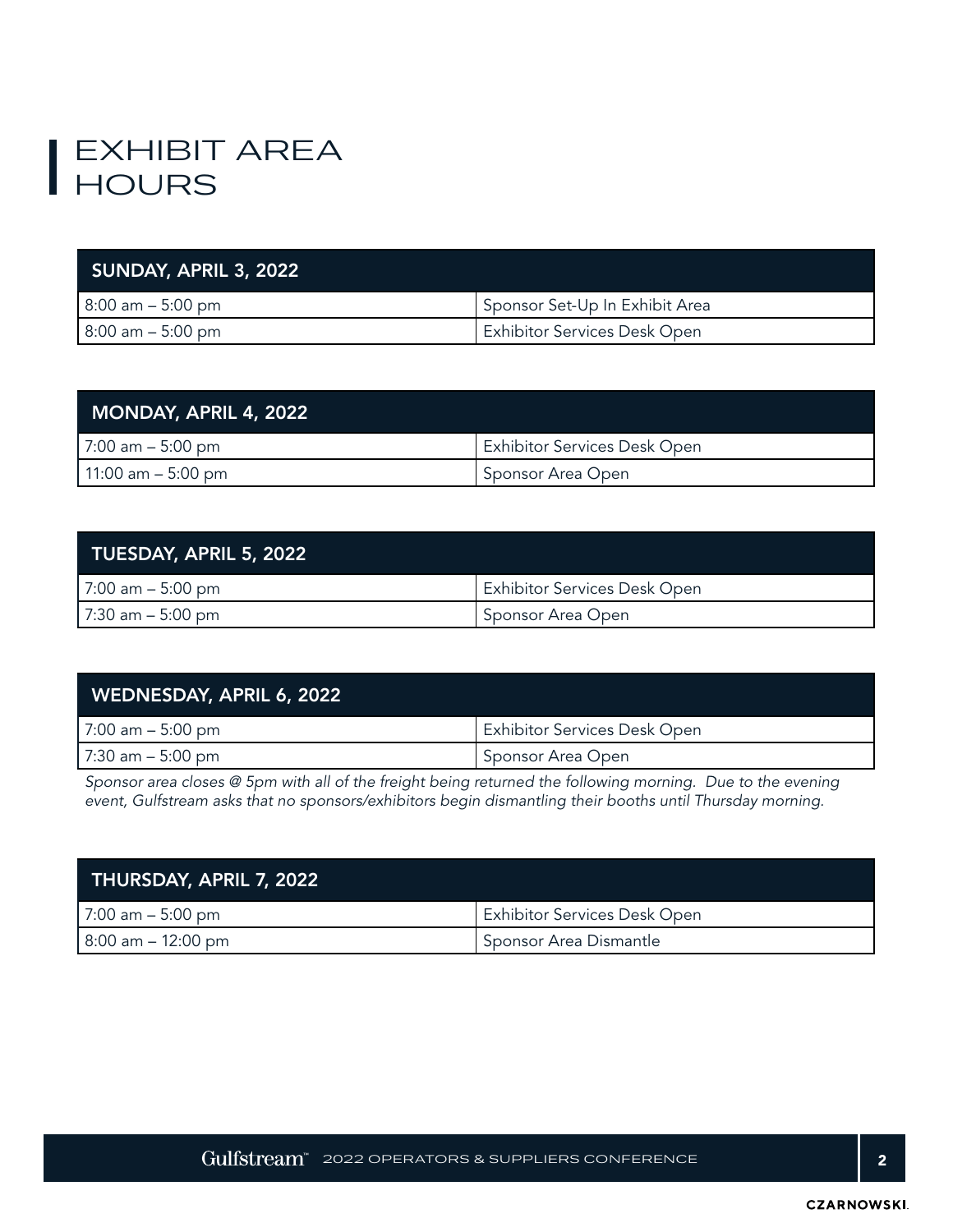### SPONSOR **BOOTHS**

For those sponsors exhibiting at the Operators Conference, you will be supplied with a linear booth configured either in a single or double format based on your level of sponsorship.

#### EACH BOOTH WILL BE SUPPLIED WITH:

- Component Wall Panel System
- ( 1 ) Logo panel
- ( 1 ) Graphic panel on back wall.
- ( 1 ) White cabinet with logo
- ( 1 ) White bar-height table with (2) stools
- ( 1 ) Waste basket
- Daily Cleaning
- Carpet Will Be Provided
- Wireless Internet is provided in the exhibit area



*PICTURED IS A REPRESENTATION OF THE BOOTH ELEMENTS INCLUDED IN YOUR SPONSORSHIP PACKAGE. REFER TO THE GRAPHICS SECTION FOR ADDITIONAL INFORMATION.*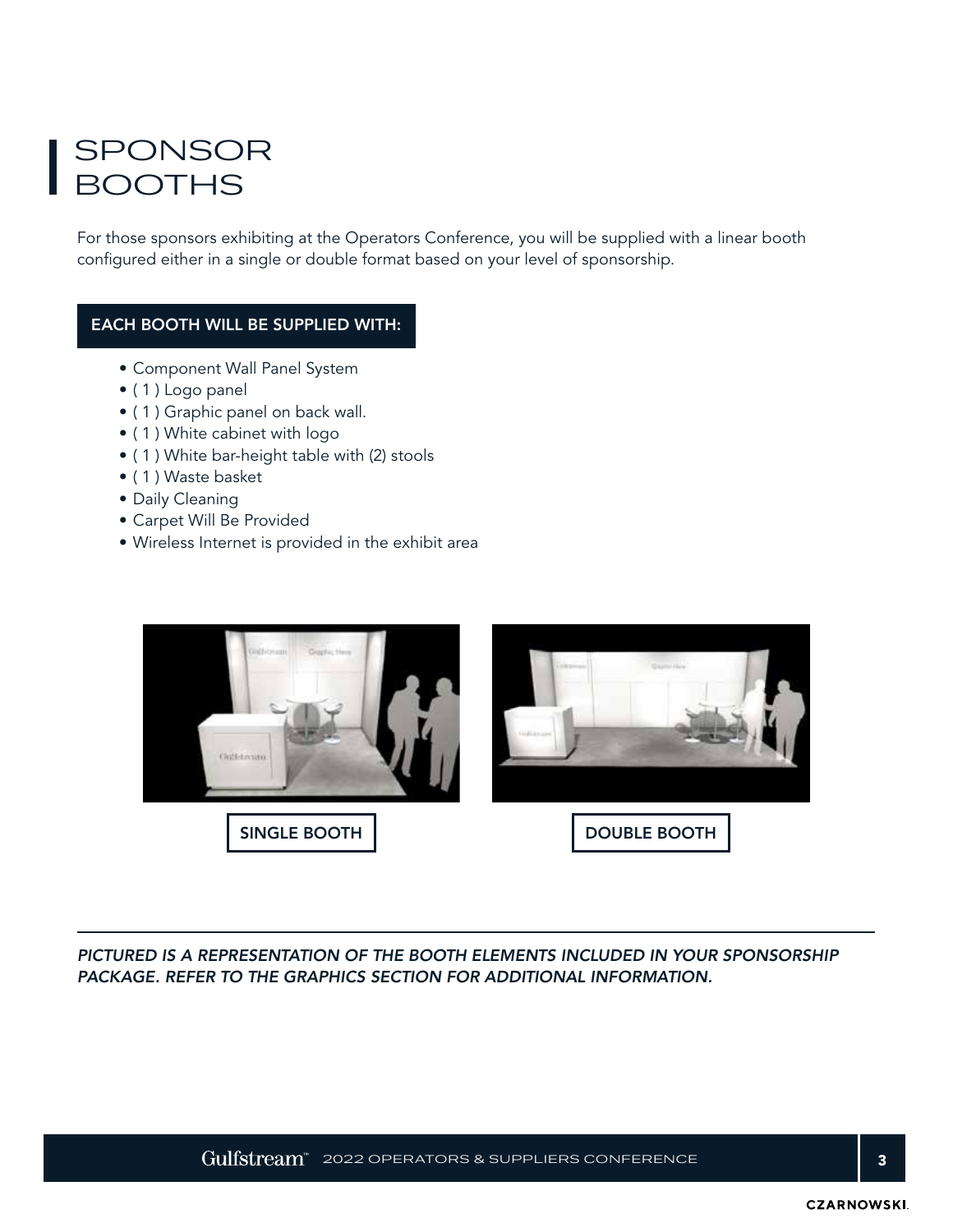### SHOW SERVICES PROVIDERS

| <b>VENDOR</b>          | <b>SERVICES</b>                                                                                                                                                                                                                                                                                                                                                                                                                                                                                                                                                                                                                                                                                                                   | <b>NOTES</b>                                                                                                                             |  |  |
|------------------------|-----------------------------------------------------------------------------------------------------------------------------------------------------------------------------------------------------------------------------------------------------------------------------------------------------------------------------------------------------------------------------------------------------------------------------------------------------------------------------------------------------------------------------------------------------------------------------------------------------------------------------------------------------------------------------------------------------------------------------------|------------------------------------------------------------------------------------------------------------------------------------------|--|--|
| Czarnowski             | • Material Handling<br>• On-Site Labor<br>• Preshow Receiving<br>• Post Show Shipping                                                                                                                                                                                                                                                                                                                                                                                                                                                                                                                                                                                                                                             | gssupplieropscon@czarnowski.com                                                                                                          |  |  |
| The Kennickell Group   | <b>Booth Graphics</b>                                                                                                                                                                                                                                                                                                                                                                                                                                                                                                                                                                                                                                                                                                             | lucinda@kennickell.com                                                                                                                   |  |  |
|                        | <b>Electrical Services</b><br>(not provided with sponsorship                                                                                                                                                                                                                                                                                                                                                                                                                                                                                                                                                                                                                                                                      | Order Electric and Internet                                                                                                              |  |  |
|                        |                                                                                                                                                                                                                                                                                                                                                                                                                                                                                                                                                                                                                                                                                                                                   | Select: Apr. Mon 4 - Thu 7 Gulfstream<br>2022 Operators & Suppliers Conference                                                           |  |  |
|                        | Internet<br>(only wireless provided)                                                                                                                                                                                                                                                                                                                                                                                                                                                                                                                                                                                                                                                                                              | Lindsey Wolf   912.447.4710<br>https://gwcca-web.ungerboeck.net/coe/<br>coe_p1_all.aspx?oc=20&cc=EXHIBIT                                 |  |  |
| Savannah<br>Convention | Security                                                                                                                                                                                                                                                                                                                                                                                                                                                                                                                                                                                                                                                                                                                          | The trade center has in-house, 24-hour<br>security; however, we suggest you<br>secure any unattended valuables during<br>the conference. |  |  |
| Center                 | <b>ONLINE ORDERING INSTRUCTIONS:</b><br>1.<br>Go to our web page https://www.savconventioncenter.com<br>Click on the top green exhibitor's tab.<br>2.<br>Scroll to the bottom of the page and click the blue hyperlink that says: "click<br>3.<br>here to get started"<br>Select the event to begin the online ordering process.<br>4.<br>5.<br>Create an account.<br>Once log in Scroll to the bottom of the page. Click in the box and add booth<br>6.<br>number. (Please note: If booth number is unknown, enter 000 - do not leave<br>blank.) click continue.<br>7.<br>Select the service tab you want to order and complete the request adding the<br>quantity, then add to the shopping cart.<br>Proceed to checkout.<br>8. |                                                                                                                                          |  |  |
|                        | ***Please note that online/advance rates are only available by completing your order<br>online, and rate expires five (5) days prior to show opening***                                                                                                                                                                                                                                                                                                                                                                                                                                                                                                                                                                           |                                                                                                                                          |  |  |
| Encore                 | Audio/Visual                                                                                                                                                                                                                                                                                                                                                                                                                                                                                                                                                                                                                                                                                                                      | Cameron Smith<br>912.447.4085<br>cameron.smith2@encoreglobal.com                                                                         |  |  |
| Kiwi Fleur             | Flowers                                                                                                                                                                                                                                                                                                                                                                                                                                                                                                                                                                                                                                                                                                                           | 912.352.0995<br>www.kiwifleur.com                                                                                                        |  |  |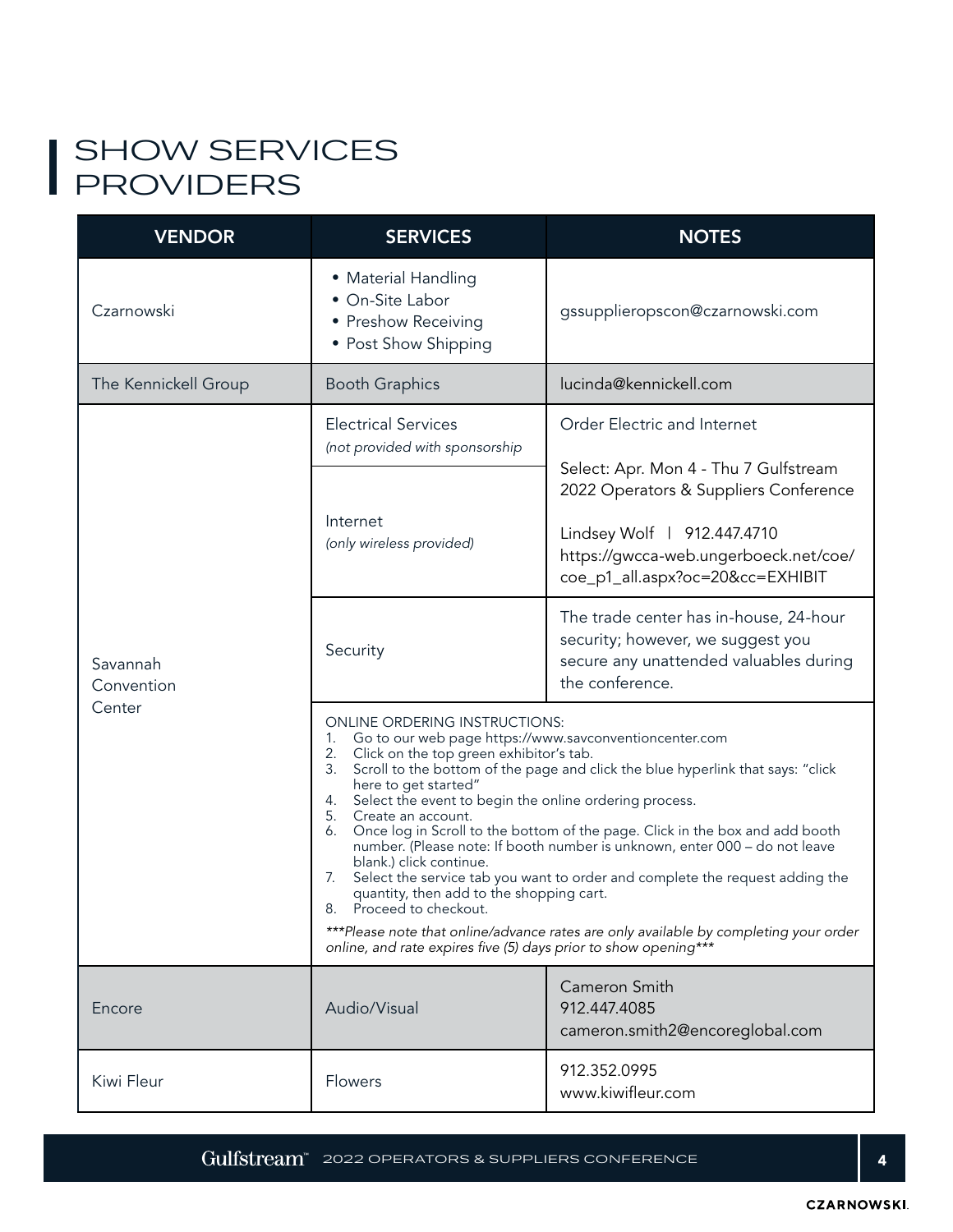### SHIPPING & MATERIAL HANDLING

Czarnowski has been designated as the official contractor with the responsibility for the unloading, delivery, reloading and processing of all exhibitors' freight shipments. ALL SHIPMENTS MUST BE SENT PREPAID and all shipments must have a bill-of-lading showing number of pieces, weight and description of merchandise.

#### WHERE TO SHIP:

#### ADVANCE SHIPMENTS – MONDAY, MARCH 7 THROUGH MONDAY, MARCH 21, 2022

Czarnowski will receive and hold exhibit materials in storage up to 2 weeks prior to show set up. All shipments sent to advanced *MUST ARRIVE NO LATER THAN MONDAY, MARCH 21, 2022.*

(Exhibiting Company Name) Booth Number: Hold for: Gulfstream Supplier Conference c/o Czarnowski 7545 Hartman Industrial Way Austell, GA 30168

#### DIRECT SHIPMENTS – THURSDAY, MARCH 31, THROUGH FRIDAY, APRIL 1, 2022

Exhibitors may send shipments direct to the convention center. Deliveries will be accepted starting on Thursday, March 31, 2022. Any earlier and your shipment will not be accepted. Please follow the below instructions when shipping direct to The Savannah Convention Center.

(Exhibiting Company Name) Booth Number: Hold for: Gulfstream Operators & Supplier Conference c/o Savannah Convention Center One International Drive Savannah, GA 31402

Whether you are choosing to ship to the advanced warehouse or direct to show site, please indicate a total number of packages in your shipment along with numbering each of the boxes. As an example (1 of 5, 2 of 5 etc.) so we can track the total number of items received by each exhibitor. See attached shipping labels for your use.

If you have any questions, please send an email to us at the following: gssupplieropscon@czarnowski.com.

#### WE LOOK FORWARD TO WORKING WITH YOU ON THIS SPECIAL PROJECT FOR GULFSTREAM.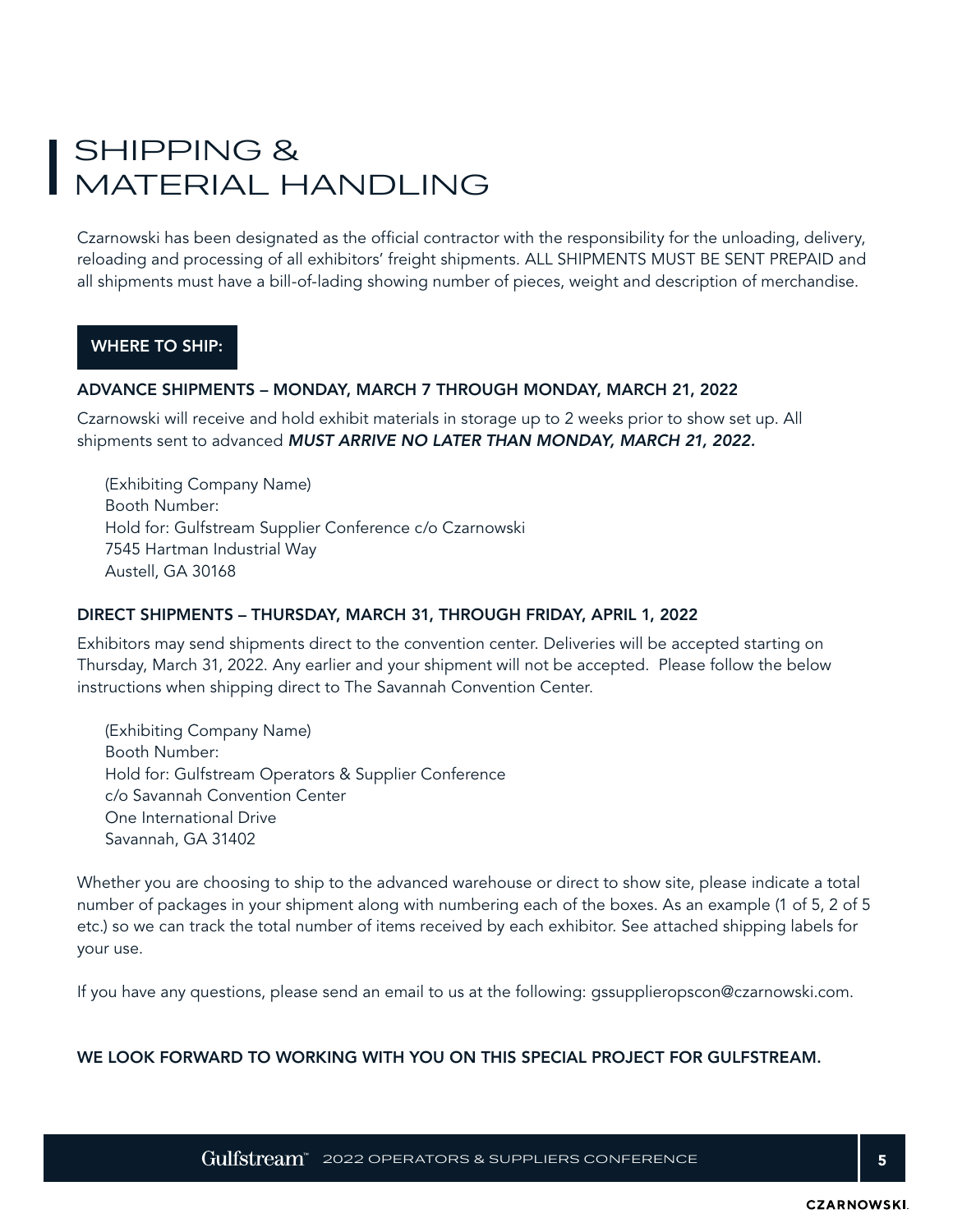### GRAPHIC PRODUCTION

Graphics for your booth are included in your sponsorship. See the following page for graphic dimensions.

#### **Please Note:** Instructions for receiving artwork are below. PRODUCTION READY ART MUST BE RECEIVED NO LATER THAN FRIDAY, FEBRUARY 3, 2022

- Decal sizes must match to selected Sponsor Category booth
- Include minimum of 2 in bleed all 4 sides
- Resolution must be minimum of 75dpi but no larger than 150dpi
- File formats accepted: .pdf or .tif (flattened)
- Please verify any and all blacks used are a "rich black". Recommended build is C50, M40,Y40, K100.
- Artwork must be CMYK. NO RGB please.

You will receive an email from Megan Adams with Gulfstream with a link to a SecureLink upload site. Upon receipt of that email, you will follow these instructions:

- 1. Click the word "Securelink" on the email
- 2. Click "Upload File"
- 3. Complete "Upload Name" with your company name\_file name
- 4. A "Notes" section is available to you below "Upload Name" if needed
- 5. Drag and Drop files or navigate to them by clicking the green "+" symbol
- 6. Click "Upload"

*Please contact Lucinda Zittrouter @ The Kennickell Group with any questions regarding artwork specs. Email: lucinda@kennickell.com*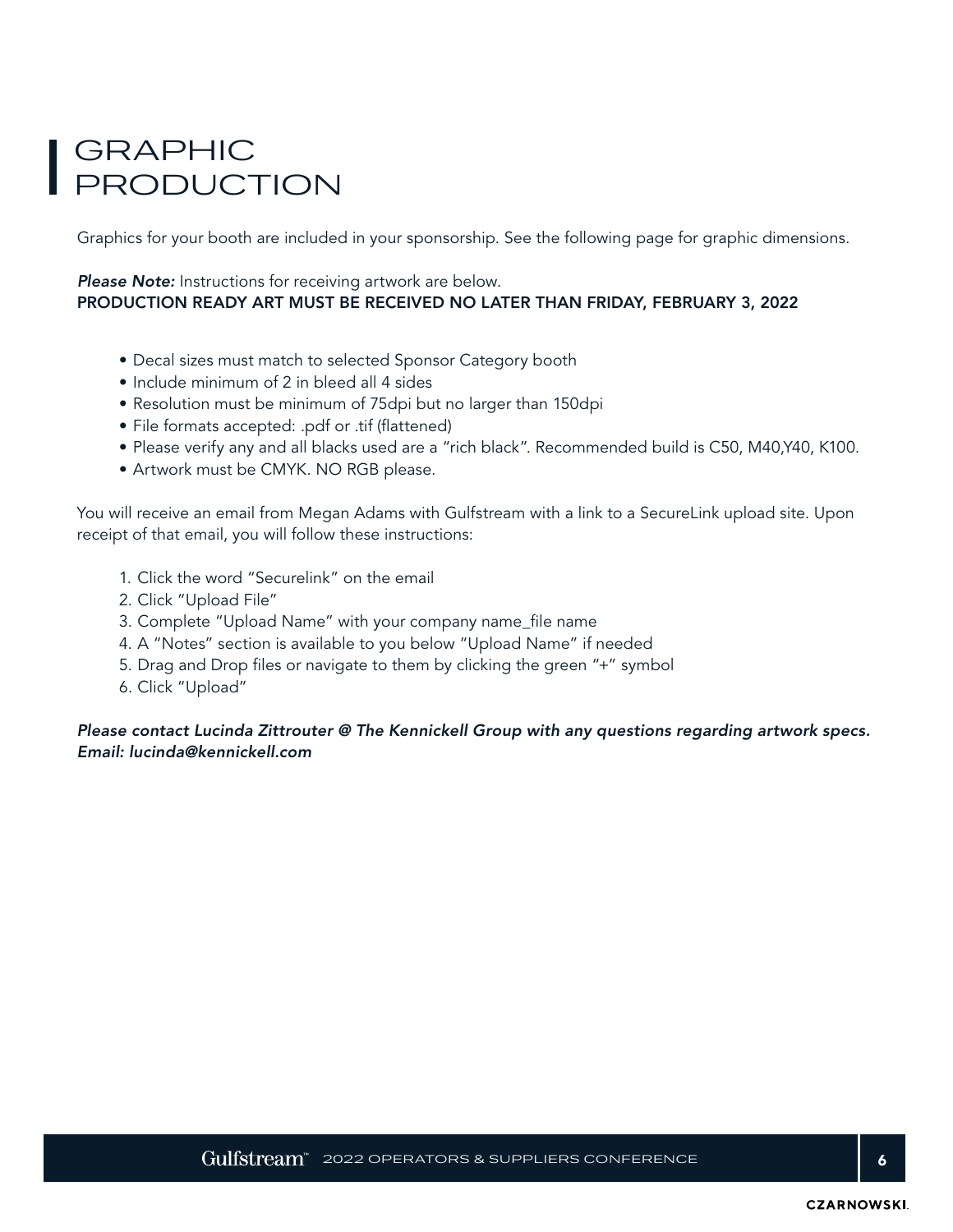### GRAPHIC DIMENSION AREAS

#### SINGLE BOOTH

10' x 10' Location: East Concourse & River Concourse



#### DOUBLE BOOTH

10' x 20' Location: East Concourse & River Concourse



**FRONT ELEVATION**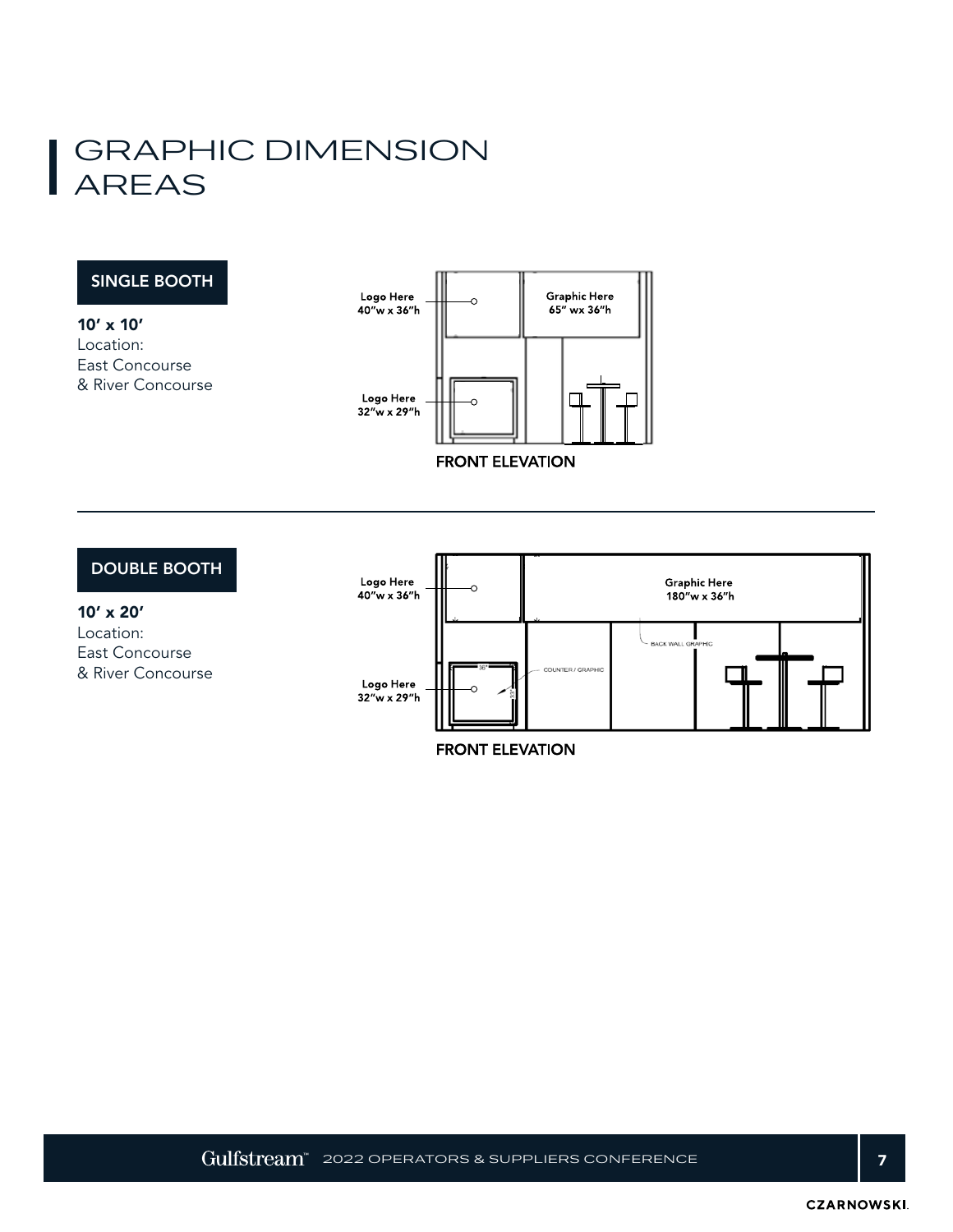



| Credit Card Charge Authorization Form |         |
|---------------------------------------|---------|
| Material Handling Order Form          | 10      |
| <b>I&amp;D Labor Order Form</b>       | $12 \,$ |
| Rental Furniture Order Form           | 13      |
| <b>Summary Order Checklist</b>        |         |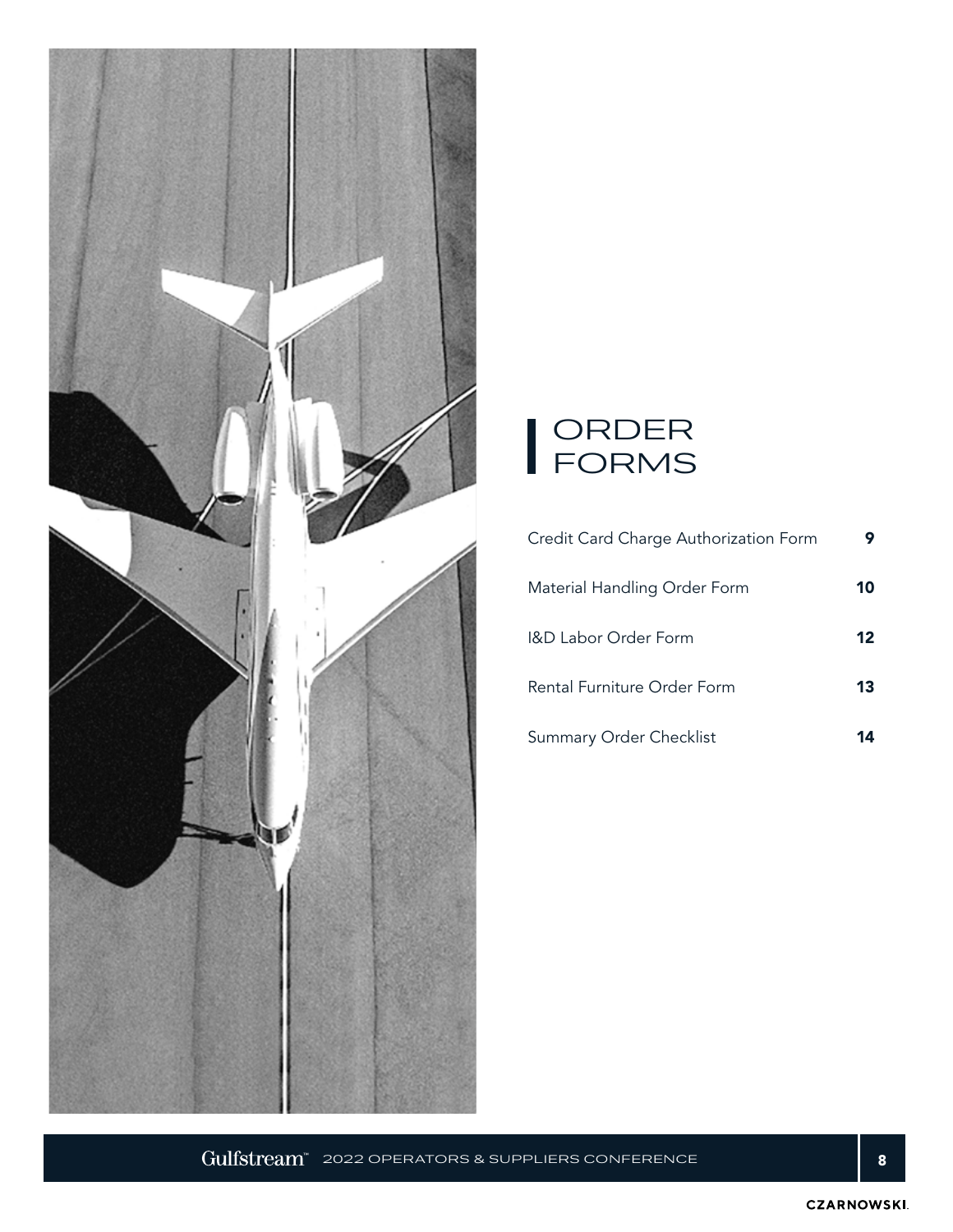### CREDIT CARD CHARGE AUTHORIZATION FORM

Please complete the information requested below and return this form with your orders. Any shipping charges or additional requests for labor, freight or miscellaneous items not paid before the show closing will be charged to your credit card account.

#### MUST BE COMPLETED AND SUBMITTED NO LATER THAN FRIDAY, MARCH 11, 2022

#### PLEASE PRINT OR TYPE INFORMATION BELOW:

| Charge to: (choose one): $\Box$ American Express $\Box$ Visa $\Box$ Mastercard |  |  |
|--------------------------------------------------------------------------------|--|--|
|                                                                                |  |  |
|                                                                                |  |  |
|                                                                                |  |  |
|                                                                                |  |  |
|                                                                                |  |  |
|                                                                                |  |  |
|                                                                                |  |  |

#### WHEN COMPLETED PLEASE SUBMIT VIA EMAIL TO: gssupplieropscon@czarnowski.com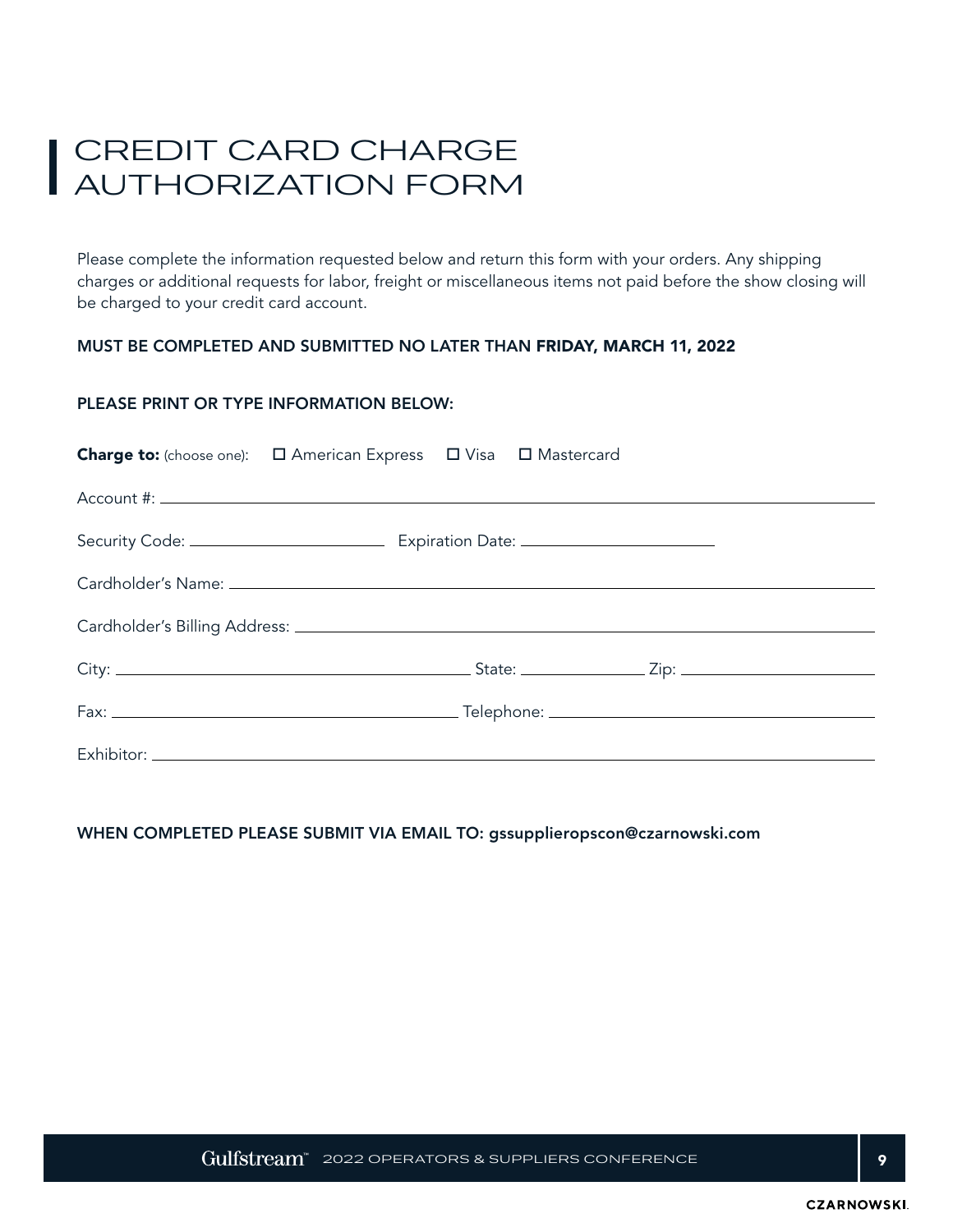### MATERIAL HANDLING ORDER FORM

#### INBOUND SHIPPING INFORMATION:

| Location: □ Advance Warehouse □ Direct to Show Site |                                                                  |
|-----------------------------------------------------|------------------------------------------------------------------|
|                                                     |                                                                  |
|                                                     |                                                                  |
| <b>RETURN SHIPPING INFORMATION:</b>                 |                                                                  |
|                                                     |                                                                  |
|                                                     |                                                                  |
|                                                     |                                                                  |
|                                                     |                                                                  |
|                                                     | $\Box \text{ UPS} \qquad \Box \text{ Fed Ex} \qquad \qquad \Box$ |
|                                                     |                                                                  |

*NOTE: After completion of the show, all items will be returned to our Atlanta warehouse for shipment back to it's final destination. Please allow a minimum of 2 weeks after the show to receive your items back.*

*You will be asked to supply us with your shipping account information (i.e. FED Ex, or UPS) or we can make arrangements for your shipment via your credit card on site. You will be charged a \$125 processing fee in addition to your shipment charge should you use your credit card. We will arrange the most economical return of your items.*

WHEN COMPLETED PLEASE SUBMIT VIA EMAIL TO: gssupplieropscon@czarnowski.com

 $Gulfstream^*$  2022 OPERATORS & SUPPLIERS CONFERENCE  $|10$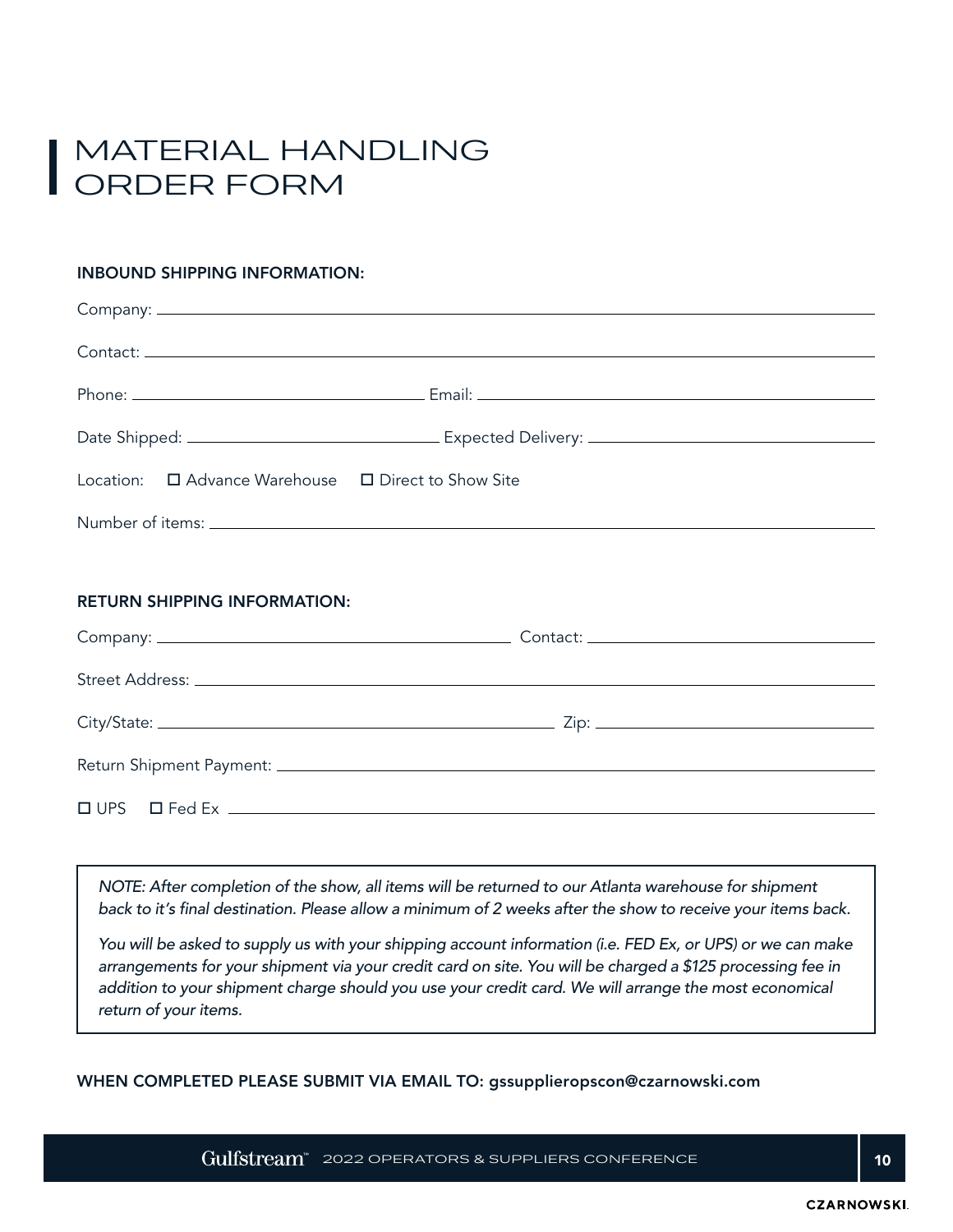### MATERIAL HANDLING ORDER FORM CONTINUED...

#### LIMITS OF LIABILITY & RESPONSIBILITY

- A. Czarnowski shall not be responsible for damage to uncrated materials; material improperly packed or concealed damage.
- B. Czarnowski shall not be responsible for loss, theft, or disappearance of exhibitor's materials after same has been delivered to exhibitor's booth.
- C. Czarnowski shall not be responsible for loss, theft, or disappearance of materials before they are picked up from exhibitor's booth for reloading after the Show. Bill-of-lading covering outgoing shipments, which are furnished by Czarnowski to exhibitor, will be checked at time of actual pick-up from booth and corrections made where discrepancies occur.
- D. Czarnowski shall not be responsible for any loss, damage, or delay due to fire, Acts of God, strikes, lockouts or work stoppages of any kind or to any causes beyond its control.
- E. Czarnowski shall be limited to the physical loss or damage to the specific article which is lost or damaged, and in any event Czarnowski maximum liability shall be limited to \$.30 per pound per article with a maximum liability of \$50.00 per item, or \$1,000.00 per shipment, whichever is less.
- F. Czarnowski shall not be liable to any extent whatsoever for any actual, potential or assumed loss of profits or revenues, or for any collateral costs, which may result from any loss or damage to any exhibitor's materials which may make it impossible or impractical to exhibit same.
- G. The consignment or delivery of a shipment to Czarnowski by an exhibitor, or by any shipper to or on behalf of the exhibitor, shall be construed as an acceptance by such exhibitor (and/or other shipper) of the terms and conditions set forth.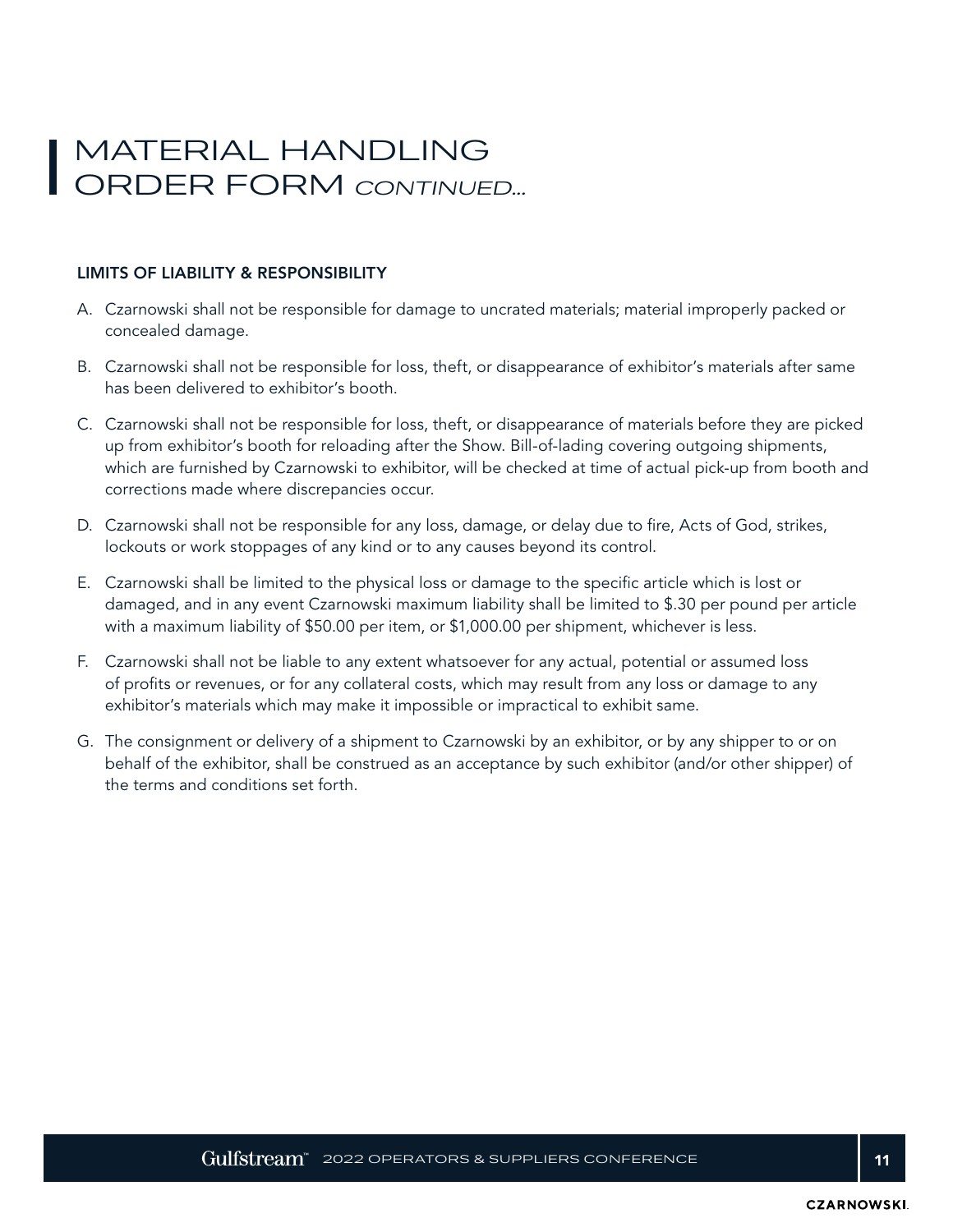### I&D LABOR ORDER FORM

Please indicate if you require assistance during installation or tear down with your exhibit. Labor will assist with unpacking materials, supplies and assist with setting any custom exhibit items. Minimum charge for labor is 1 hour. Gratuities in any form, including cash or gifts are prohibited.

NOTE: Be sure to secure your booth labor early and take advantage of the discount pricing. On site labor is available on a first come, first serve basis which might incur some waiting time.

Advanced Order Rates: \$145.00 PER HOUR Show Site Order Rates: \$190.00 PER HOUR Advanced Order Deadline: FRIDAY, MARCH 11, 2022

#### WORKER PER HOUR:

| <b>INSTALL &amp; DISMANTLE (STRAIGHT TIME)</b><br>Monday through Friday 8 am $-5$ pm |       |
|--------------------------------------------------------------------------------------|-------|
| <b>INSTALL &amp; DISMANTLE (OVERTIME)</b>                                            | \$145 |

Monday through Friday after 5 pm, Saturday, Sunday & Holidays

| <b>DATE</b> | <b>START</b> | <b>FINISH</b> | <b>TOTAL</b><br><b>HOURS</b> | <b>TOTAL</b><br><b>WORKERS</b> | <b>RATE</b> | <b>TOTAL</b> |
|-------------|--------------|---------------|------------------------------|--------------------------------|-------------|--------------|
|             |              |               |                              |                                |             |              |
|             |              |               |                              |                                |             |              |
|             |              |               |                              |                                |             |              |

| <b>Company Name</b> | <b>Email Address</b> |
|---------------------|----------------------|
| Contact             | Date                 |

#### WHEN COMPLETED PLEASE SUBMIT VIA EMAIL TO: gssupplieropscon@czarnowski.com

PLEASE REMEMBER TO INCLUDE ANY BOOTH INSTALLATION/DISMANTLE DRAWINGS, PHOTOS AND SPECIAL INSTRUCTIONS WITH YOUR LABOR ORDER SUBMITTAL.

 $\rm \, Gullistream^{\circ} \,$  2022 OPERATORS & SUPPLIERS CONFERENCE  $\rm \, 12$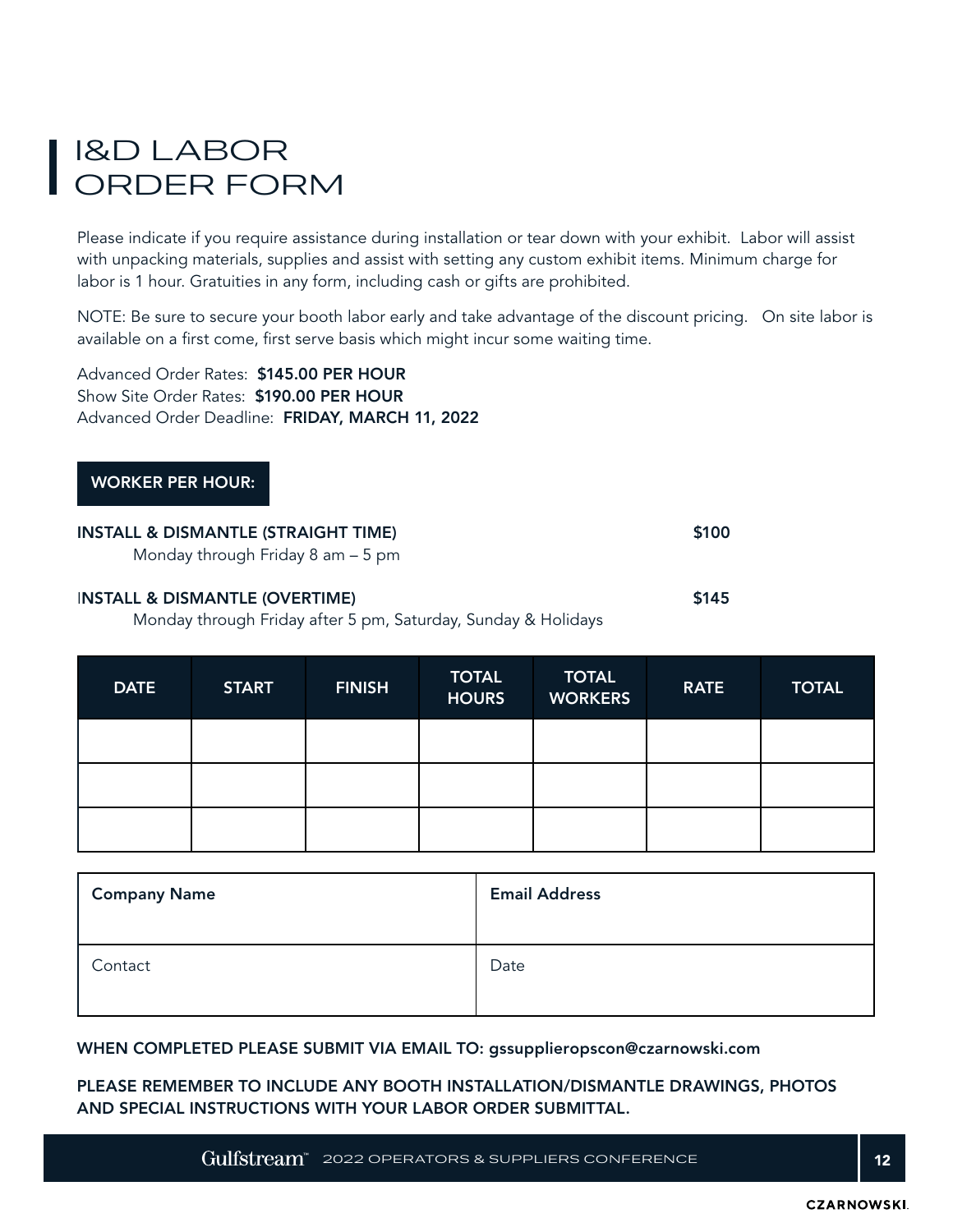### RENTAL FURNITURE ORDER FORM

Your booth package includes a cabinet, a high-top table and 2 stools. Additional custom furniture options are available with this form and can be arranged through our Exhibit Services. All furniture will be delivered to your booth no later than Sunday, April 3, 2022.

| <b>ITEM</b>            | <b>PRICING</b> | <b>QUANTITY</b>        | <b>TOTAL</b>     |
|------------------------|----------------|------------------------|------------------|
| 36" High Boy Table     | \$202          |                        | \$               |
| <b>Bar Stool Chair</b> | \$168          |                        | \$               |
| Display Pedestal - 2x2 | \$225          |                        | $$\mathfrak{s}$$ |
| Display Pedestal - 2x3 | \$325          |                        | \$               |
|                        |                | <b>Total All Items</b> |                  |
|                        |                | Sales Tax - 8%         |                  |
|                        |                | Payment Amount         |                  |

| <b>Company Name</b> | <b>Email Address</b> |
|---------------------|----------------------|
| Contact             | Date                 |

#### WHEN COMPLETED PLEASE SUBMIT VIA EMAIL TO: gssupplieropscon@czarnowski.com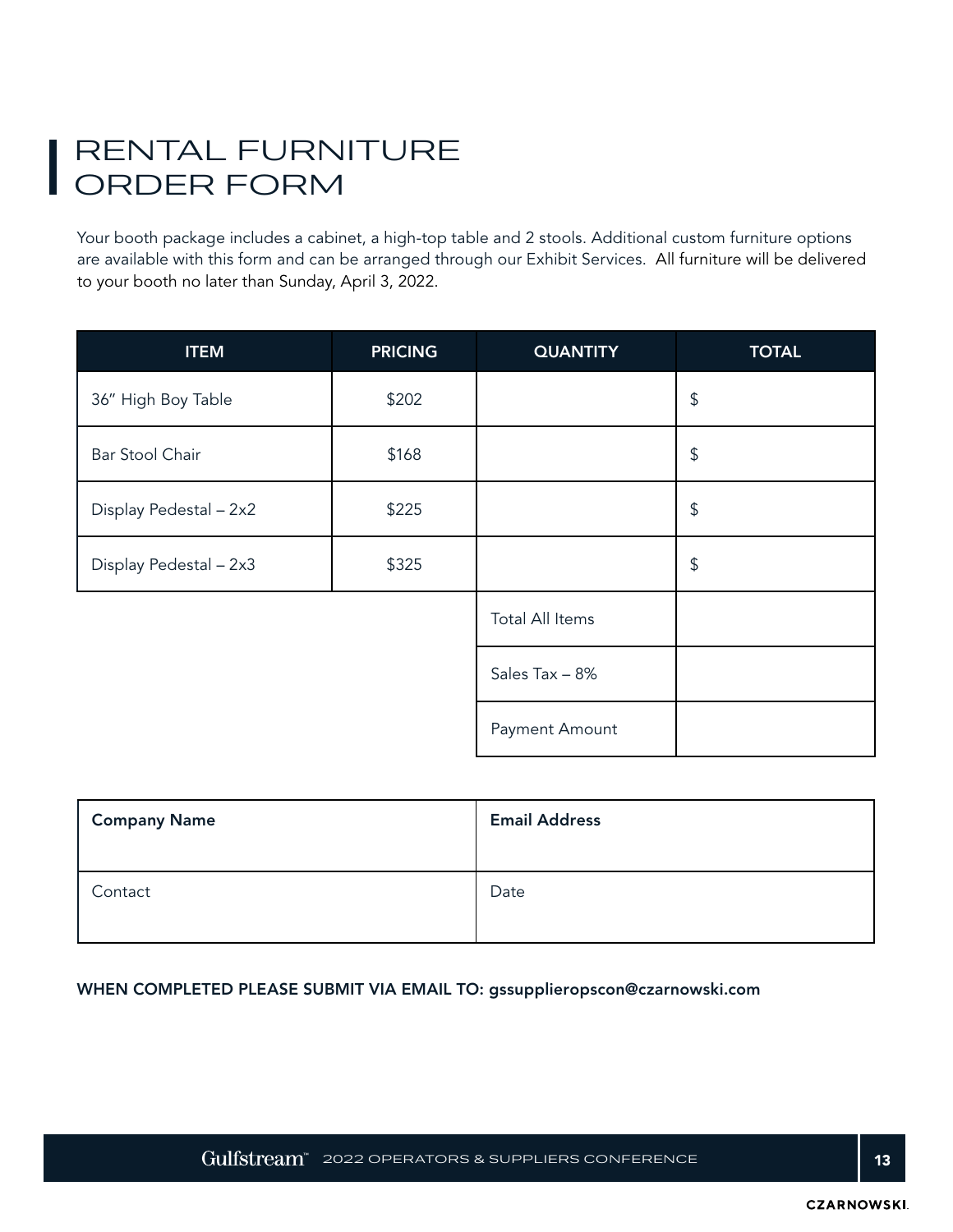### SUMMARY ORDER CHECKLIST

WHEN COMPLETED PLEASE SCAN ALL ORDER FORMS WITH THIS SUMMARY SHEET TO ENSURE PROCESSING OF YOUR ORDER IS COMPLETE.

| <b>ITEM</b>                               | <b>CHECK OFF</b> |
|-------------------------------------------|------------------|
| <b>CREDIT CARD AUTHORIZATION FORM</b>     |                  |
| <b>INBOUND &amp; RETURN SHIPPING FORM</b> |                  |
| <b>I&amp;D LABOR FORM</b>                 |                  |
| <b>RENTAL FURNITURE FORM</b>              |                  |

| <b>Company Name</b> | <b>Email Address</b> |
|---------------------|----------------------|
| Contact             | Date                 |

#### WHEN COMPLETED PLEASE SUBMIT VIA EMAIL TO: gssupplieropscon@czarnowski.com